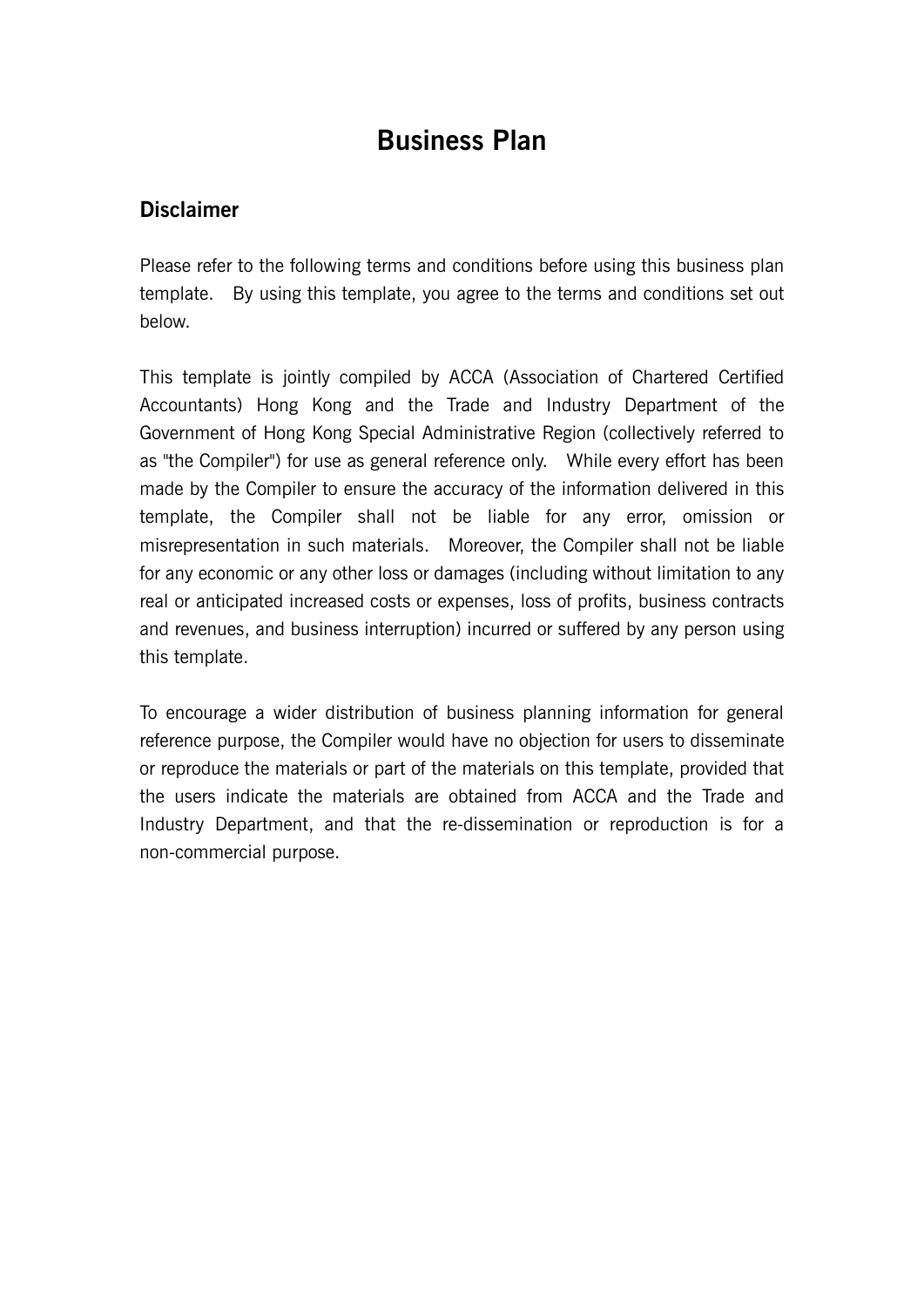# **BUSINESS PLAN**

## **Purpose of a Business Plan**

As the owner of your business, you probably have an extensive knowledge of your business and the industry you are in. Nevertheless, regardless of your current business stage, it is worthwhile for you to take one step away from your daily operations and spend some time to prepare a business plan and review it regularly as you work along. A business plan visualizes your thinking process about your own business and helps you to focus on where you want to go. It also acts as an operating tool to help you to evaluate your business performance. Hence, during the process of preparing your business plan, you will be able to assess how viable your business is, and what options and alternatives you may have for future business growth.

In practice, a business plan can also serve a critical role to obtain funding for development and growth of the business. It is an effective tool to facilitate your communication with external parties including banks, financial institutions and potential investors by means of a systematic presentation of your business.

While we stress the importance of a business plan, business owners should not deem that the preparation of a business plan ensures any financing opportunity. Each financial institution and investor has its own guidelines and criteria when considering a financing proposal, so conducting a business plan itself DOES NOT guarantee a higher chance in getting external funding.

## **General Principles of Writing a Business Plan**

- 1. Make your business plan user-friendly, easy to read and understand.
- 2. Use charts and figures along with descriptions and interpretations.
- 3. Decide who is the reader: bank or investor, and tailor your business plan for specific purpose. For instance, you should focus on cash flow adequacy for banks and potential return with payback period for investors.
- 4. Follow a complete structure to present your business in an organised way.
- 5. Include a general market overview / market analysis to show your understanding of the industry and your business position.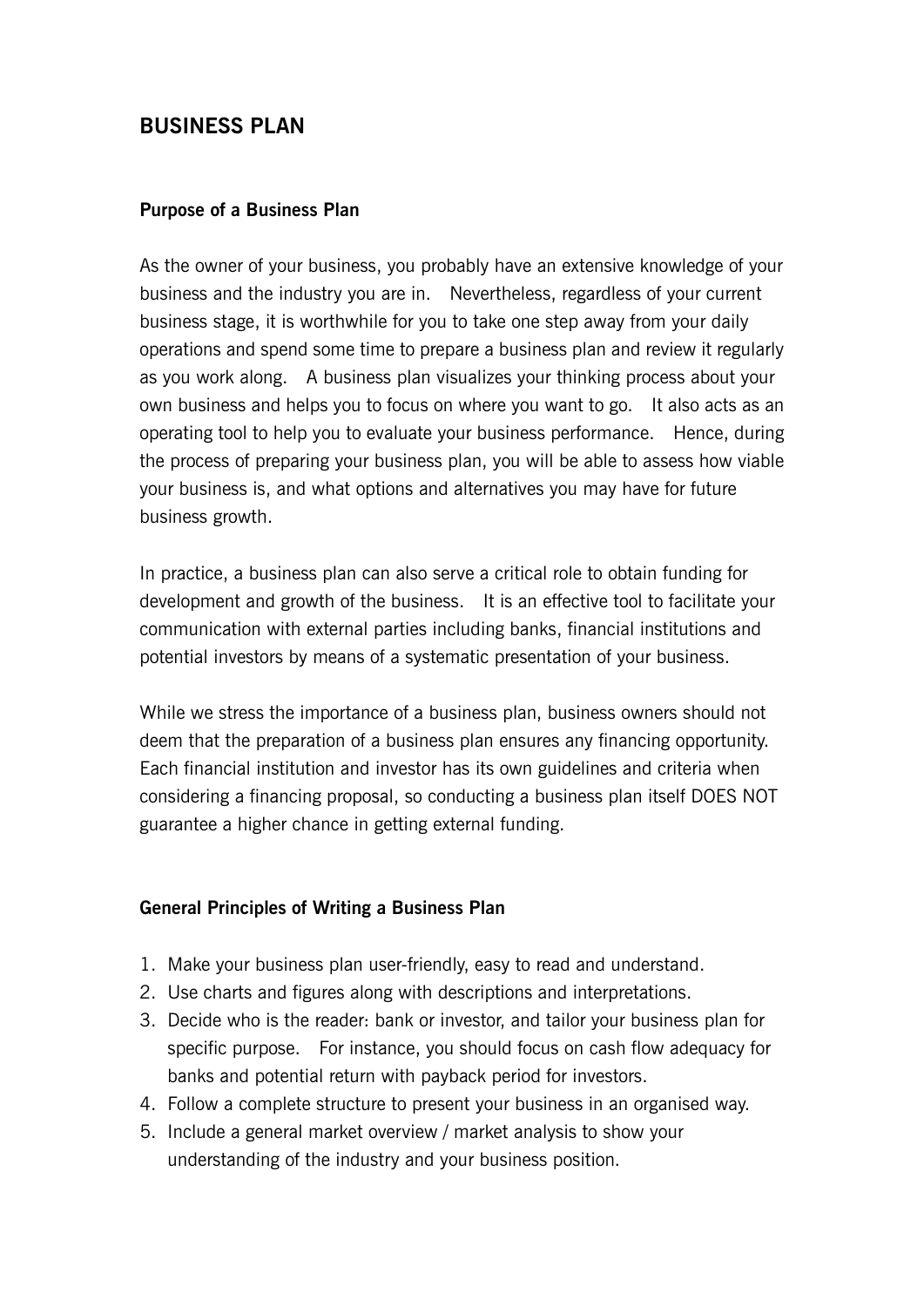- 6. Emphasize your business uniqueness, strengths and competitive advantages.
- 7. Develop realistic but aggressive projections, explain use of fund and expected payback period.
- 8. Complete all the sections of a business plan first, then put all the highlights in the Executive Summary concisely.
- 9. Review and edit before presenting it.

## **Tips to write a Business Plan**

- 1. Tailor your business plan to suit different readers.
- 2. Focus on what the reader is looking for in a business plan, e.g., payback period, return on investment, etc.
- 3. Emphazise your real strengths.
- 4. Write in plain words, get to the point and make it clear and comprehensive.
- 5. Use figures, percentage and quantifiable information.

The attached template is only for reference.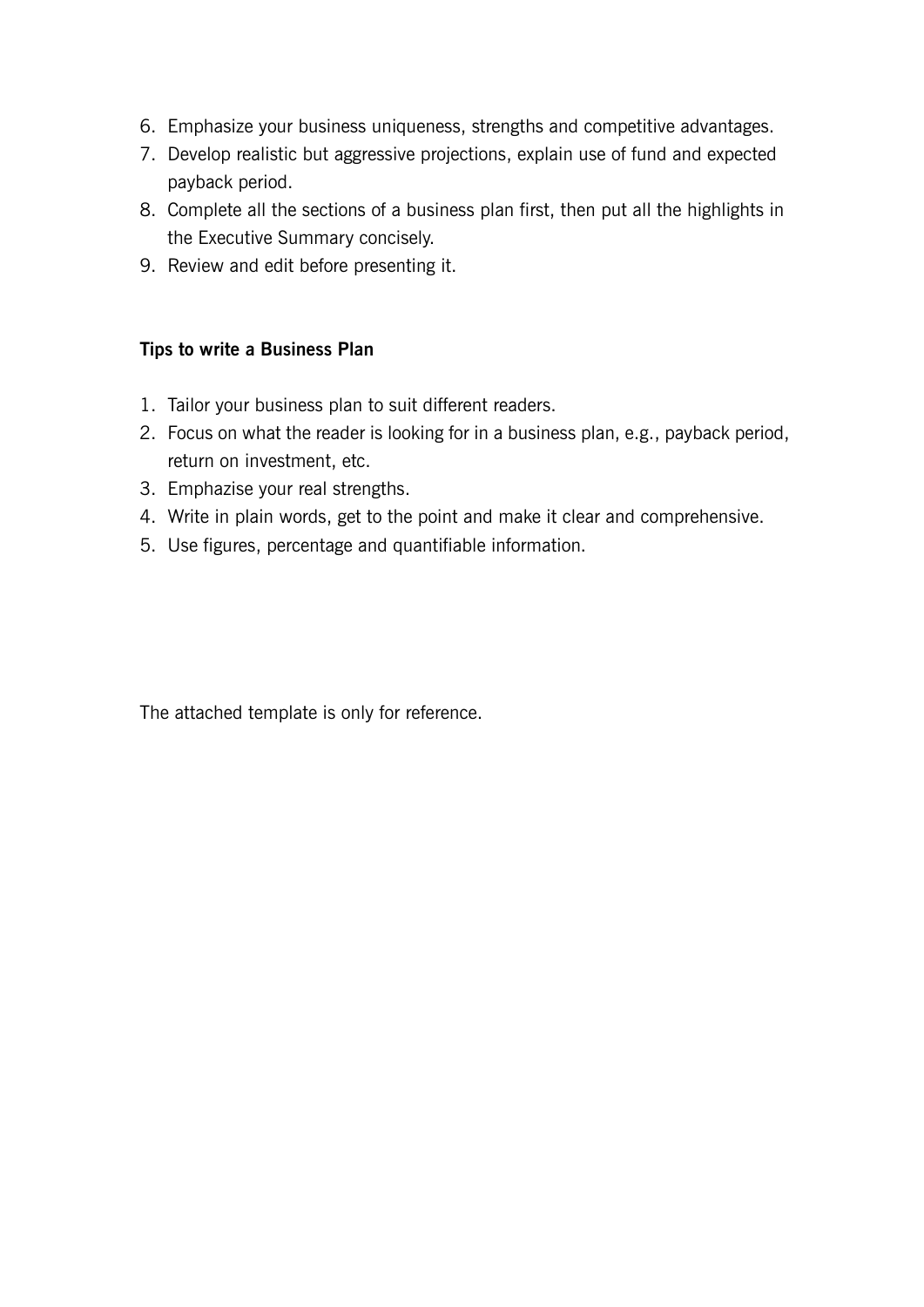# **BUSINESS PLAN**

(Sample for Illustration)

Oi Fat Tat Ltd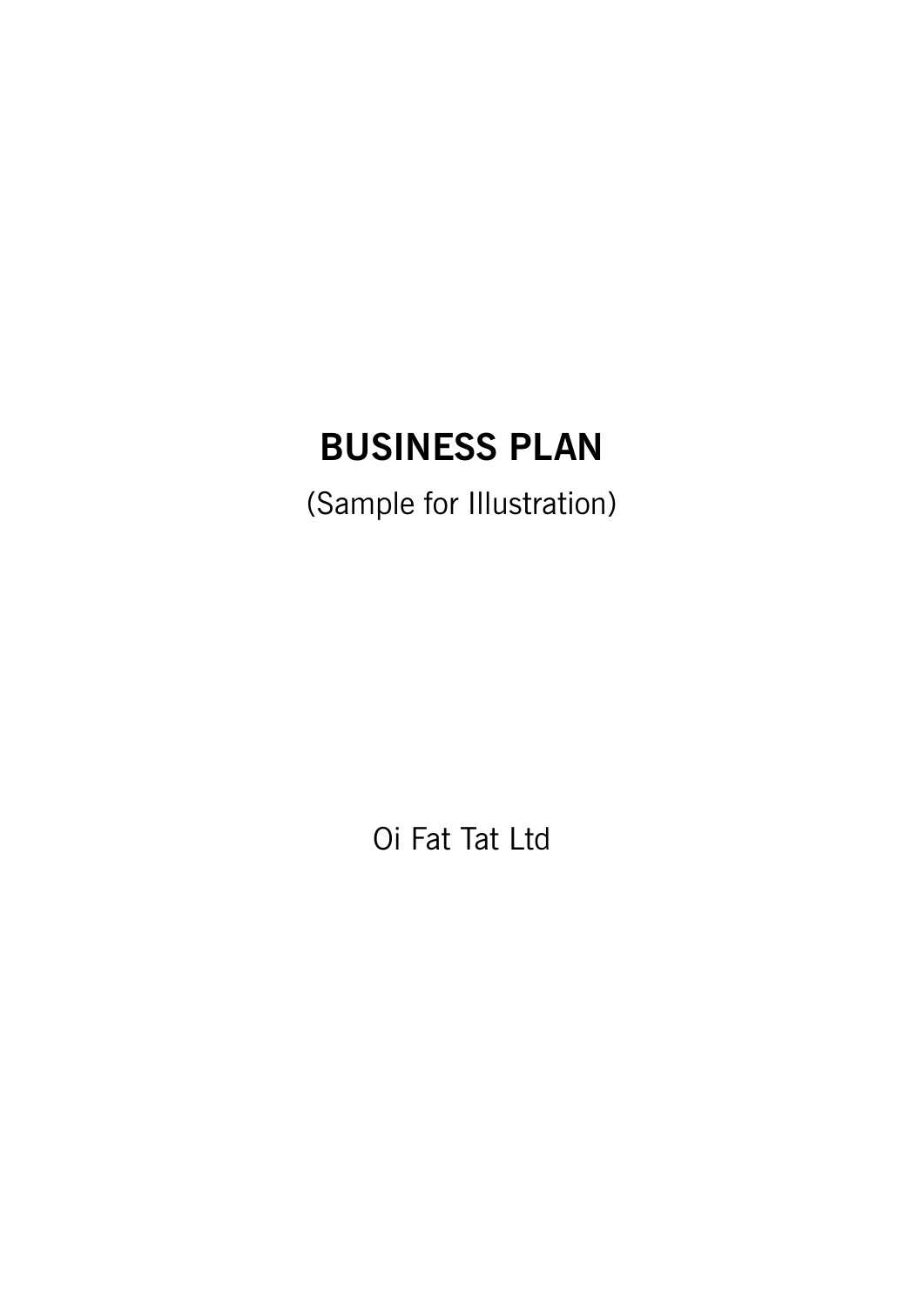# **EXECUTIVE SUMMARY**

#### *General guidance*

*This is the most important part of your business plan. It provides a summary of the highlights of your business plan and tells the readers what you want. The length of this statement depends on the complexity of the business. Although this statement is put at the front of the document, it is the last section to be written, bearing in mind the following tips:* 

- *Have a concise statement to emphasize the main points of your plan.*
- *Technical jargons should be avoided.*
- *Tailor your business plan to suit different use.*
- *When using your business plan to raise finance, highlight the investment / loan amount required, how the funds raised will be used, how your company is going to generate sufficient cash flow to service the loan, and / or how your company is able to generate an acceptable rate of return for investors.*

Oi Fat Tat Ltd ("the Company") operates a Hong Kong style café (Cha Chan Tan) for over 10 years in Quarry Bay, known as "Ah Oi Cha Chan Tan" (AH OI) (阿愛 茶餐廳) that has become very popular because of its delicious breads, sandwiches, milk tea and coffee. Whilst its major customers include office workers and students around the area, it attracts people outside the district during holidays as well. In spite of fierce competition in the district, including 2 other Hong Kong style cafés and a big fast food chain café, AH OI has to deal with long queues of customers for most of the time.

Whilst the existing tenancy of the Company in Quarry Bay is based on a percentage on turnover and it has quite a significant impact on the Company's profit, the Company is considering purchasing its own premises in Quarry Bay. The Company intends to raise HK\$25 million to finance the purchase of its own premises and another bread oven.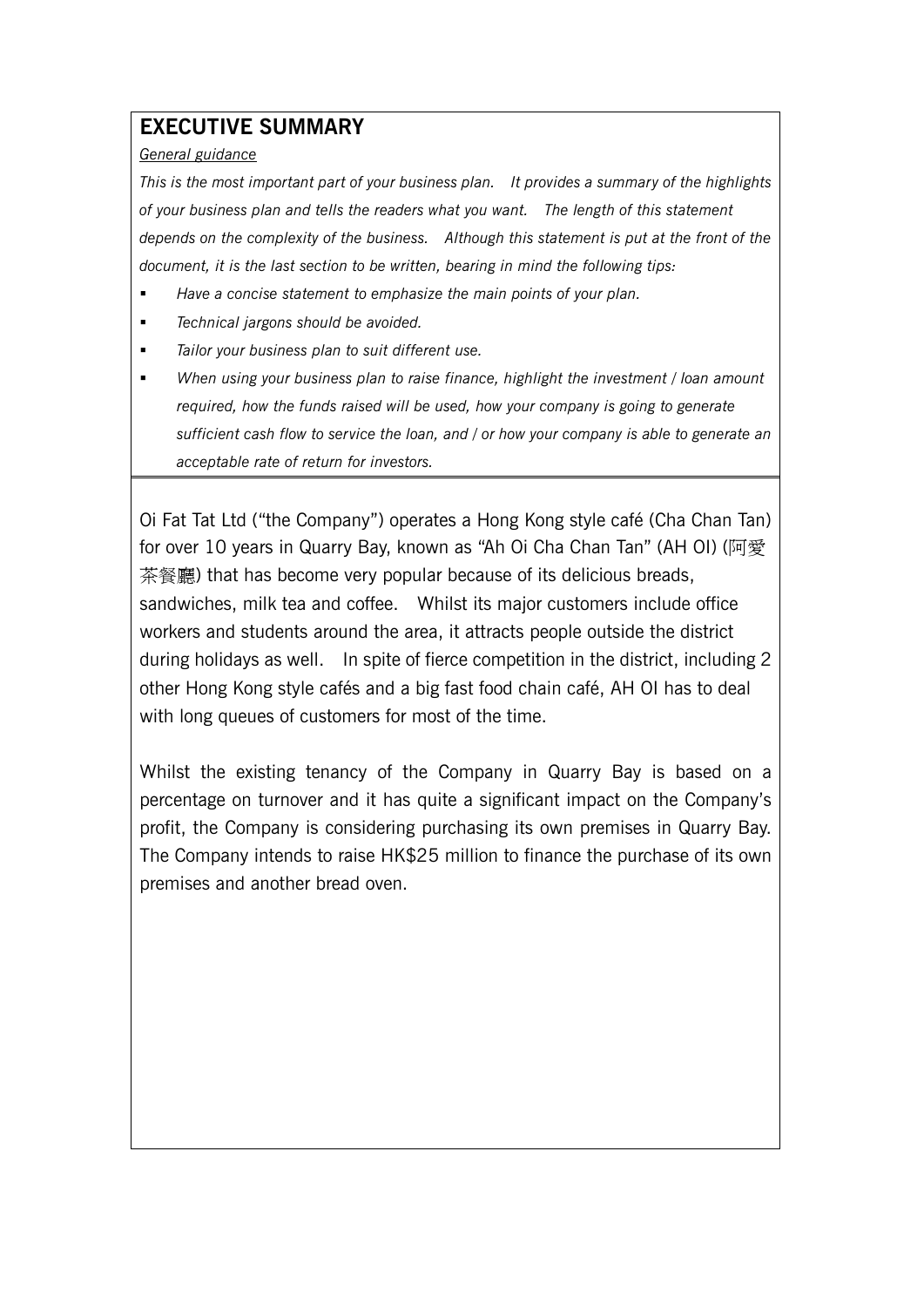## **Section 1: THE BUSINESS**

#### *General guidance*

*You have to tell what your business really is, such as the nature and substance, the type of operation, to whom you sell, how the product is distributed, and the business' support systems. You should be specific in showing how you give your business a competitive edge. When preparing this section, the following points could also be noted:*

*(1) Mission[1](#page-5-0)*

- *(2) Eco-coalition[2](#page-5-1)*
- *(3) Attraction[3](#page-5-2)*
- *(4) Trade situation[4](#page-5-3)*
- (5) *Social relation[5](#page-5-4)*

The mission of the Company is to operate a Hong Kong style café, "Ah Oi Cha Chan Tan" (AH OI)( 阿愛茶餐廳), which provides good quality and hygienic food. The owner-operator of the café, Ms Lee Oi, believes that food should be prepared with fresh ingredients and with heart.

The target clientele of the Company is office workers and students around the area of the café. Since its opening in Quarry Bay 10 years ago, its business has been quite good, especially after the food commentators appraised the café in magazines and newspapers in recent years. It is a small scale Hong Kong café operated by 20 staff. Its signature foods include the crispy bun with kaya, peanut butter and milk, as well as the pineapple bun.

In spite of the reasonable level of business, the Company's profit margin has been eaten up by the rental, which is directly proportional to its turnover. The Company therefore intends to buy its own premises in a nearby location within 1 year. In light of the high demand for its food, the Company also intends to purchase another bread oven to increase the variety of food to be offered. As the café is well-known in the district, the Company is confident that the café at the new location will still attract customers.

.

<span id="page-5-0"></span> $1$  This is the core value of the business. Apart from generating profit, how the business can create betterment of the community could also be considered.

<span id="page-5-1"></span><sup>&</sup>lt;sup>2</sup> Eco balance and environmental protection is a very popular topic nowadays. Things like sewage control, recycle fuels could be considered. Label your business green, it helps.

 $3$  Tell people the niche, selling point of your business.

<span id="page-5-2"></span><sup>&</sup>lt;sup>4</sup> This refers to the macro-environment of your business.

<span id="page-5-4"></span><span id="page-5-3"></span><sup>5</sup> How do you manage to carry out your social responsibility by being the owner of your business? How do you get involved in the local community?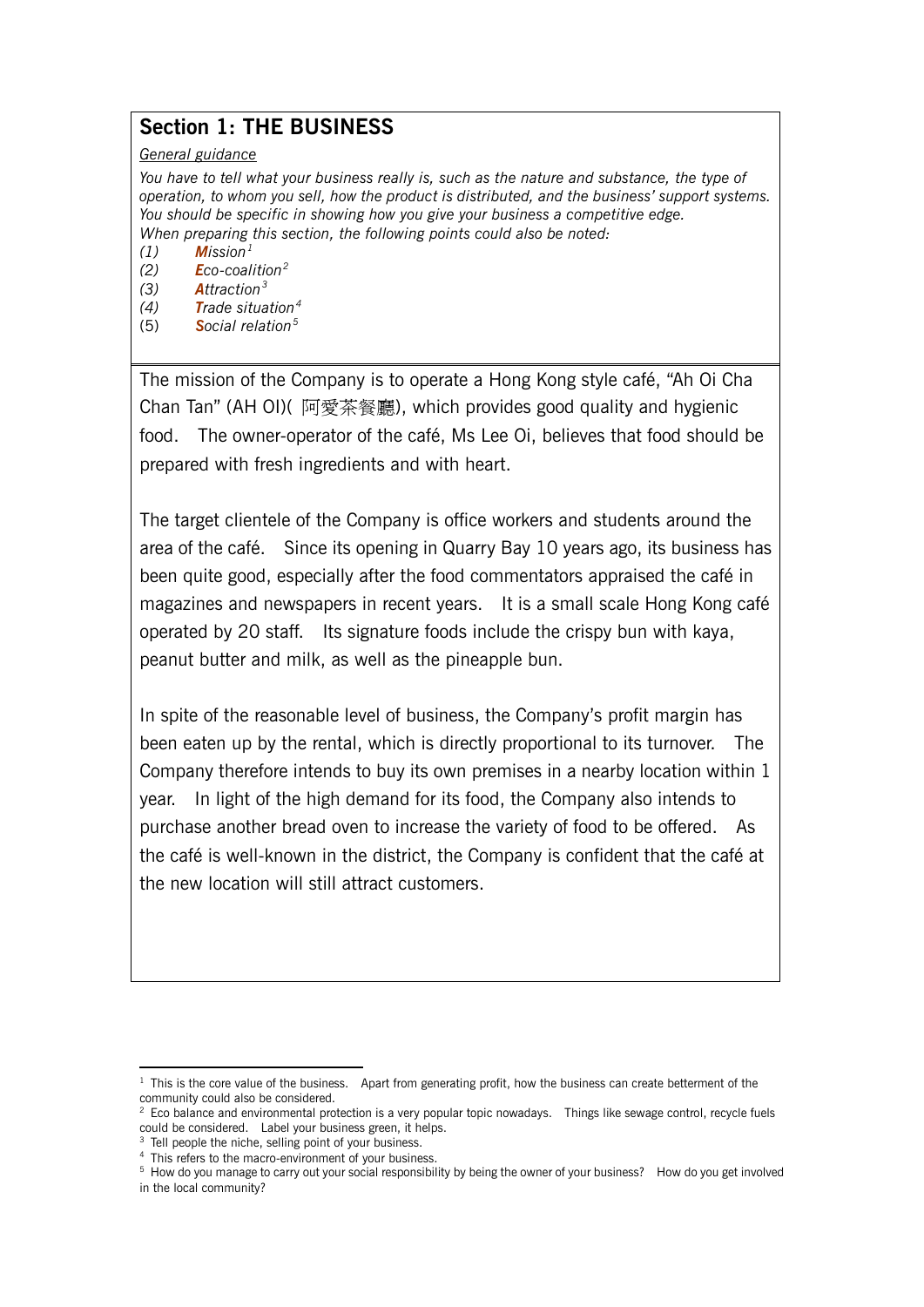## **SECTION 2: INDUSTRY ANALYSIS**

#### *General guidance*

*There are two elements to consider in preparing this section: an overview of the industry and a summary of your business' position within the industry. It helps to footnote major observations and sources of information for the data provided where appropriate, to show the reliability of the information.*

## **2.1 Industry overview**

#### *General guidance*

*You need to understand the industry in which your business operates. Points to cover the industry include size, major players, the entry barriers[6](#page-6-0) , the markets and customers, the profit margin, the national, economic and technological trend affecting it, any special regulation relating to it, and its long-term outlook, etc.*

[*Figures in the following two paragraphs are only for illustrative purpose. In writing your plan, you should footnote sources of information for the figures provided.]* In Hong Kong, there are about 600 quick service restaurants serving roughly 43 million customers a month, primarily in the 19 to 39 age group. There are even more Hong Kong style cafés selling Hong Kong style breads, sandwiches, milk tea and coffee to an age group of a broader range, from 18 to 60. Even though restaurateurs face enormous challenges, the Company perceives that the local food service industry still offers plenty of room for growth. The fast food sector suits the fast-paced Hong Kong lifestyle well, as evidenced in the fast food group's revenue share of the market, which jumped from 7% in 1986 to 17% today of the food and beverage receipts. Nonetheless, the percentage is still low when compared to other economies such as the U.S. and Japan, where the fast food industry accounts for 40% and 25% respectively of the total café receipts.

Whilst the entry barrier to this industry is not high and the average gross profit margin is in the range of 65% to 70%, the net profit percentage as compared to sales is normally trimmed down to 5% to 10% because of the high rentals and staff costs. Given the current economic condition, it is expected that some of the market players will not be able to survive.

<span id="page-6-0"></span><sup>.</sup>  $6$  Factors such as government policy, capital requirements for the particular industry, switching cost, changing technology, competitive pricing, existing patents and trademarks, etc, are to be considered.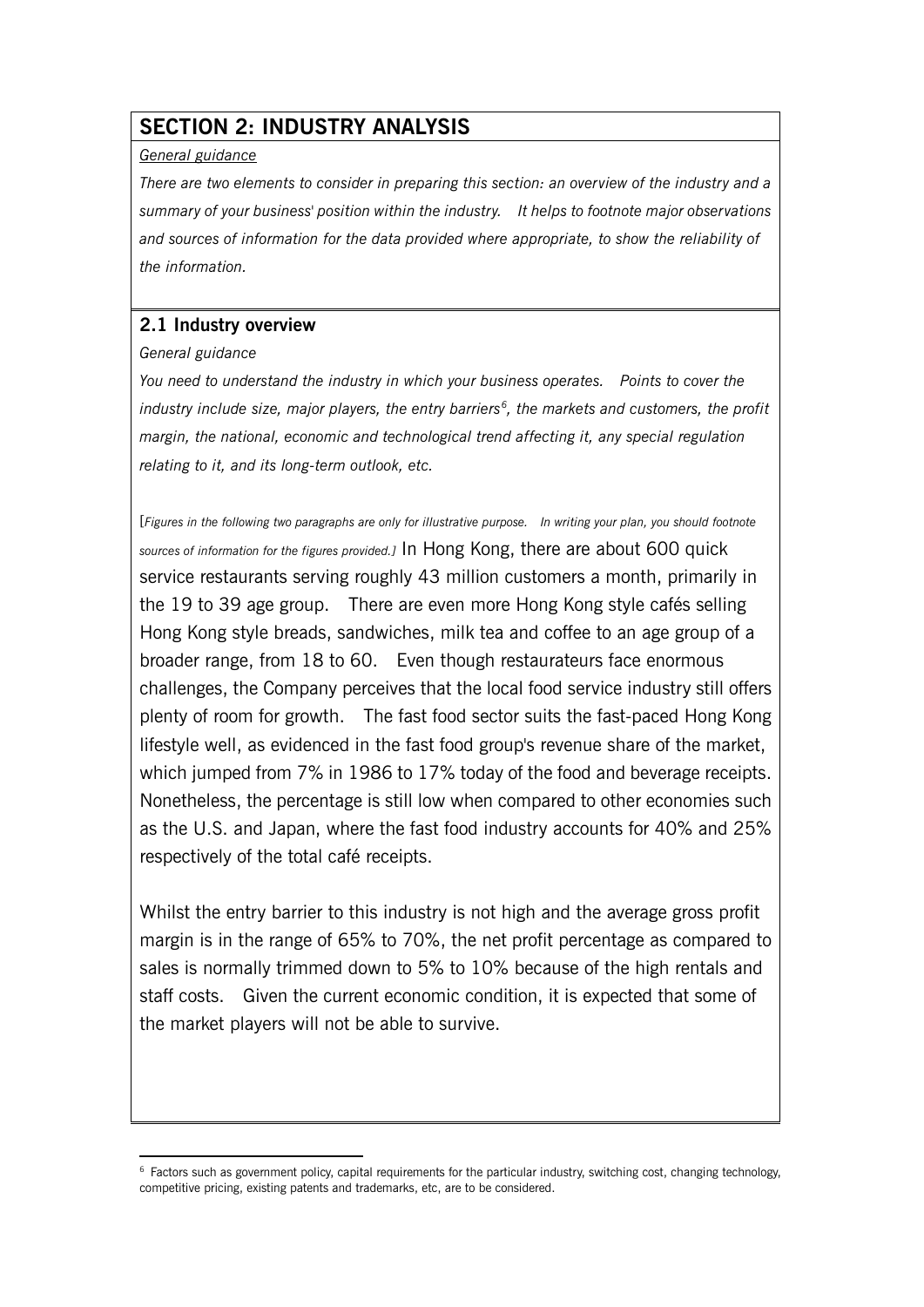## **2.2 Position in the industry**

#### *General guidance*

*Whilst the previous section covers the industry as a whole, this section refers more particularly to your own business. The mostly adopted way of presenting the company's position within the industry is by means of an analysis of the company's strengths and weaknesses, as well as the opportunities and threats in the external environment.* 

The Company is a small player in the industry. Its pricing is slightly higher than other Hong Kong style cafés, but is comparable to that of quick service restaurants.

Whilst the Company has successfully established its brand name "AH OI" because of its delicious food and beverages, a nearby big fast food chain café was opened three years ago. It took away the Company's business at the beginning, when there were some special discounts offered. However, the Company refused to compete by undercutting prices lest it would sacrifice the quality of food. "AH OI" believes that food should be prepared with fresh ingredients. In the end, the old customers came back again.

Another threat to the Company is the current poor economic condition. Quite a number of its customers might decide not to eat out. However, the Company also sees opportunities in face of the economic downturn. Some new customers who used to visit expensive restaurants may be attracted by the better deals at "AH OI" given its relatively lower prices and the option of take-away foods.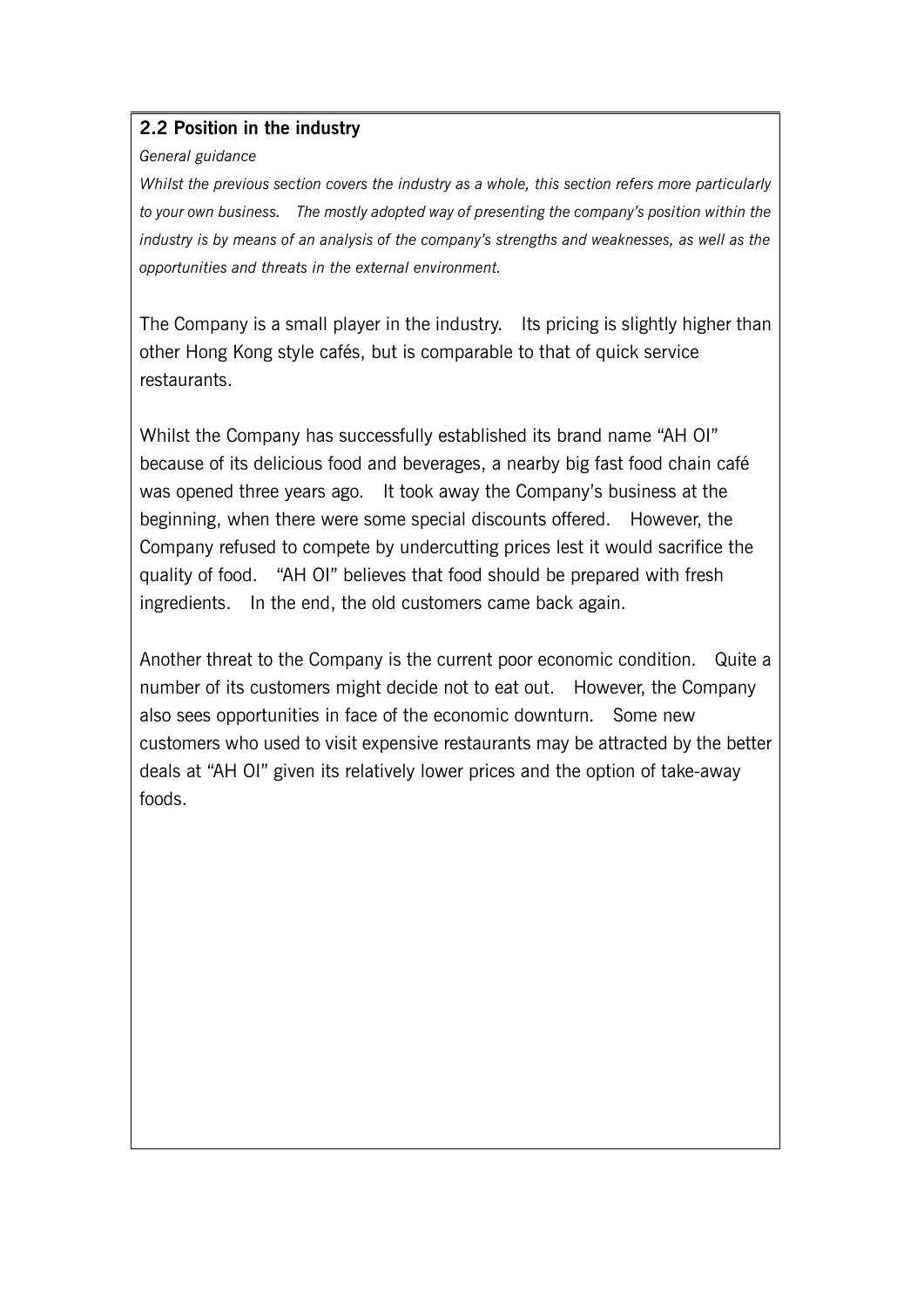# **SECTION 3: MARKET ANALYSIS**

#### *General guidance*

*In this section, you need to demonstrate your knowledge about the marketplace you operate in, as well as the important trends and drivers. It helps if you can show that you have done the market research to justify what you say in this plan.*

## **3.1 Target market**

#### *General guidance*

*You need to define the group of customers you want to target, characteristics of this group of customers such as their gender and income level, the geographic location of the group, the size of the group, the estimate of your share of this group, as well as your pricing strategy to achieve this share, and any factors which may cause your customers to switch to other products / services, etc. You can also indicate whether the particular market segment is growing or declining. Important trends and the reasons behind should also be illustrated.*

The target customers of the Company are the office workers and students of the age group from 15 to 45. Although offices in Quarry Bay bring in a large group of office workers, due to the economic downturn, some of these office workers might lose their jobs because of cost control measures or even closing down of companies. For the students, they might have to bring lunch boxes instead of eating out because their parents want to save money.

Nonetheless, situated in an area with newly developed commercial buildings and two secondary schools, the market is anticipated to remain, though slightly affected by the current economic downturn.

## **3.2 Market segmentation and positioning**

*General guidance*

*You will need to identify a specific group of customer amongst your target group, and assess how your product / service is perceived and evaluated as compared to your competitors.*

"AH OI" is quite confident that it serves a niche market for those customers with a preference for better food, service and ambience at a reasonable price. The Company is confident that its clientele will remain in spite of the current poor economic conditions given its good food quality, relatively cheaper price, cozy environment and good service.

Besides, amidst the recent economic downturn, some customers may tend to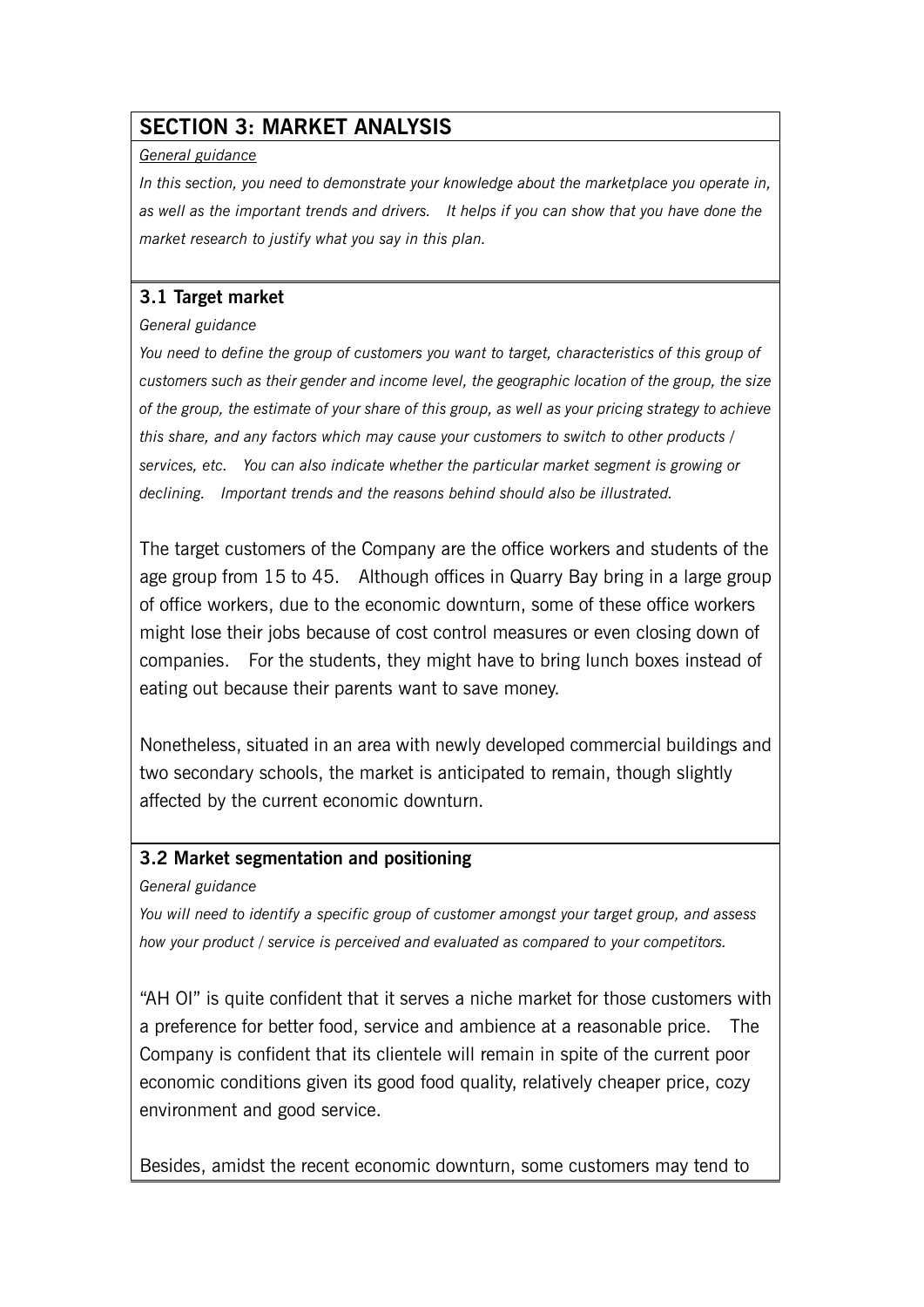spend less on eating out and shift from a la carte restaurant meals to take-away fast food at Hong Kong style cafés. This high-growth market segment also brings opportunities for AH OI's business expansion.

Moreover, the Company perceives that there is still room for its expansion and further growth along the fast food industry given that the fast food group's revenue share of the Hong Kong market is only 17%, as highlighted in the Industry overview section 2.1.

## **3.3 Competitor analysis**

#### *General guidance*

*First of all, identify who your competitors are. For each competitor, determine what their market share is, and estimate how long before new competitors enter the market. Identify your competitors' strengths and weaknesses. If possible, try to understand your competitors' operations such as their cost structures, major markets, size, sales, production methods, etc. It is not only important to understand why and how a competitor is doing so well, but also important to know what mistake a competitor has made.* 

There are two other Hong Kong style cafés in the district selling Hong Kong style breads, sandwiches, milk tea and coffee. However, one of them does not bake its own bread. For the other one, the food quality is not particularly good. Through some unofficial discussion and on site visits, it is noted that the services of both Hong Kong style cafés are not good. The waiters there are not very attentive to the customers and are slow in service.

For the nearby big fast food chain café opened three years ago, according to the customers who came back to AH OI, whilst it offers a broader range of food and efficient service, it lacks the coziness of AH OI. In addition, these customers find the food quality of AH OI better and prefer its food.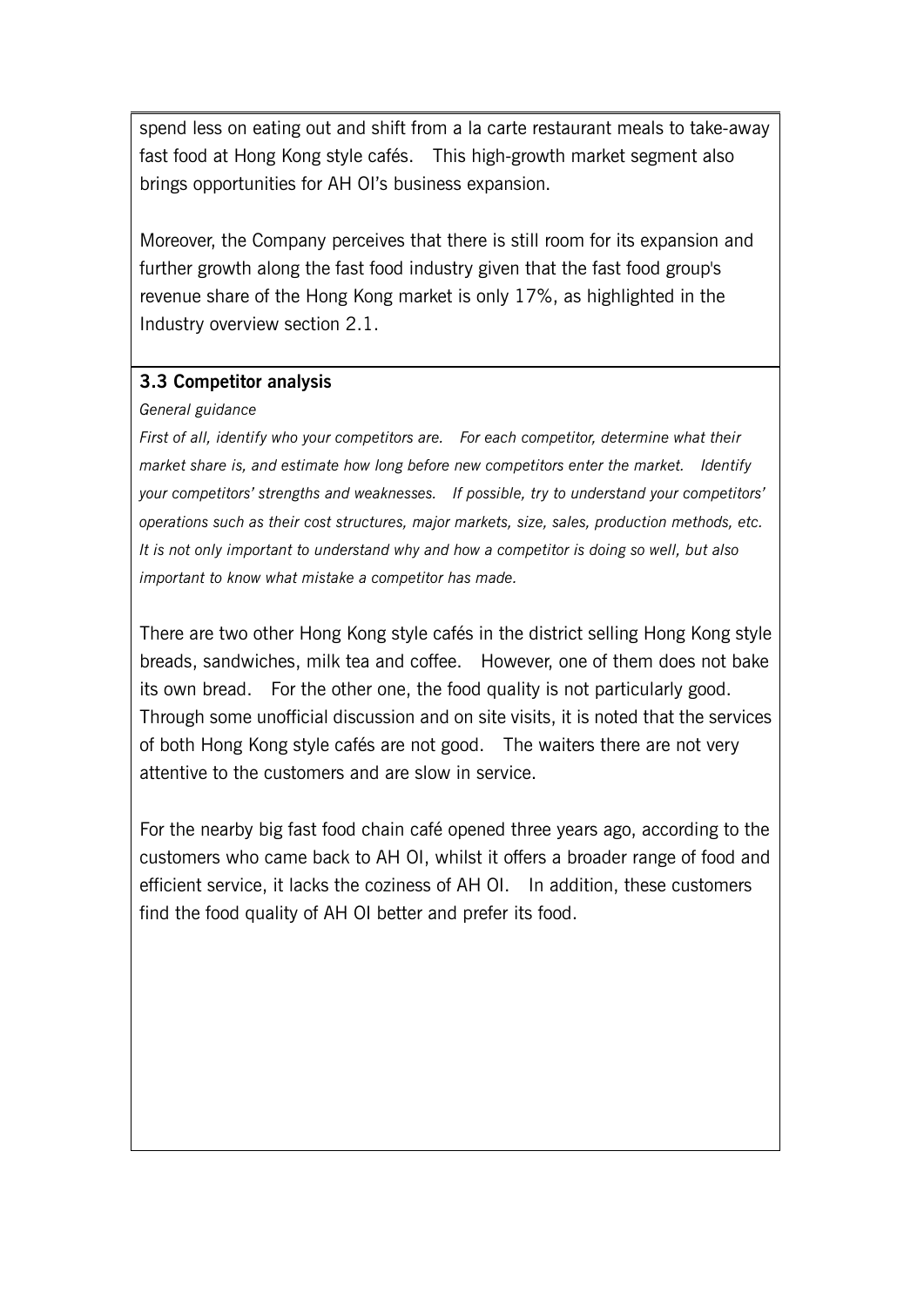# **SECTION 4: MARKETING STRATEGY**

#### *General guidance*

*This section is crucial. It gives a good indication of the business' chance to succeed. It refers to your adoption of various means or ways that make your products / services known to your targeted customers and arouse their interest to purchase your products / services. You can start formulating by using 4P's approach, i.e., product / service, pricing, promotion and place.*

## **4.1 Products / Services**

#### *General guidance*

*How do your products / services meet your customers' specific needs? You can focus on the uniqueness of your product / service and how customers benefit from using your product / service.* 

The Company mainly serves breads, sandwiches, milk tea and coffee, and it believes that food has to be prepared with fresh ingredients and with heart. In addition to the good quality of food and beverages, the Company ensures that each customer is served with care and diligence.

## **4.2 Pricing**

## *General guidance*

*Is the price that you charge along with the market? Or are they value-for-money? Or are they charged at a premium that creates a social status that customers enjoy? The price you charge has to be competitive but still allows you to make a reasonable profit.*

Since the Company chooses to use ingredients with good quality, its pricing is a bit higher as compared to other neighbouring Hong Kong style cafés and the fast food chain café nearby. Its gross profit margin is only about 63% as compared to the industry average of 65 – 70%. The Company believes that offering better food, service and ambience at a stable price is more important than lowering prices to attract customers. It refuses to compete for market share by price-cutting that sacrifices food quality.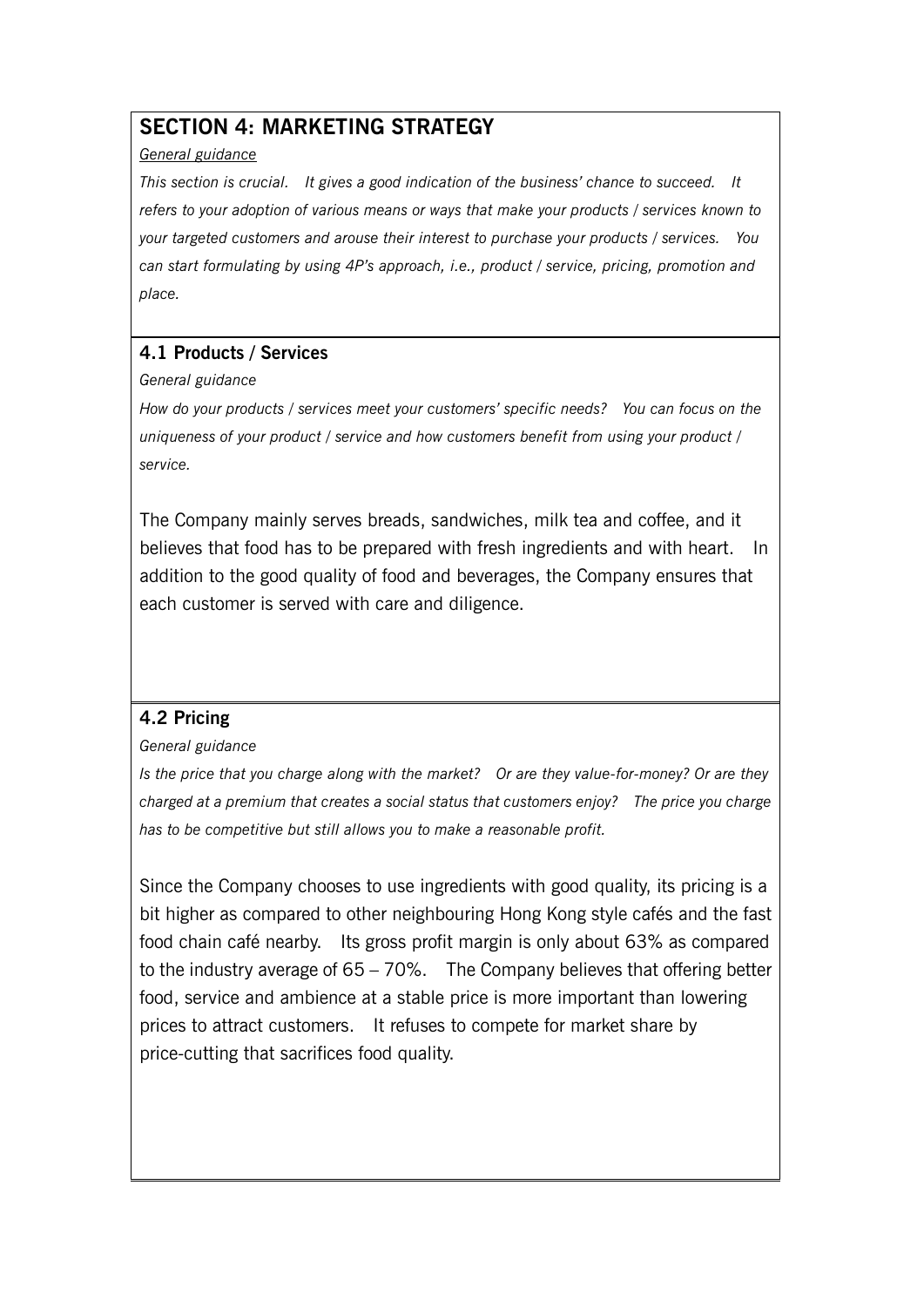## **4.3 Promotion**

#### *General guidance*

*This section describes how you are going to deliver your Unique Selling Proposition to your prospective customers. Which medium is the most effective way in reaching your target market? How much do you plan to spend on advertising?* 

Branding has played an important role in the Company's growth and is a core strategy to cultivate loyalty among its customers. While the Company has registered its brand name "AH OI", to attract its targeted customers to its café at the proposed new location, the Company will also invite food commentators to visit the new café for food tasting. In addition, the Company intends to highlight the good quality ingredients used for its food.

## **4.4 Place**

## *General guidance*

*This refers to the distribution channel, physical or visual, to make your product / service easily accessible by your targeted customers. You can also consider the costs associated with the distribution channel, whether the distribution method affects production timeframe or delivery, etc.*

The café of the Company has been in Quarry Bay for ten years. Whilst the location is in proximity to residential areas, it is also very close to office buildings and two schools. It is therefore easily accessible by its target customers. The Company intends to grasp this opportunity to purchase its own premises when property price in this district is not high to avoid its net profit being eaten up by rent, which varies with the level of revenue of the café.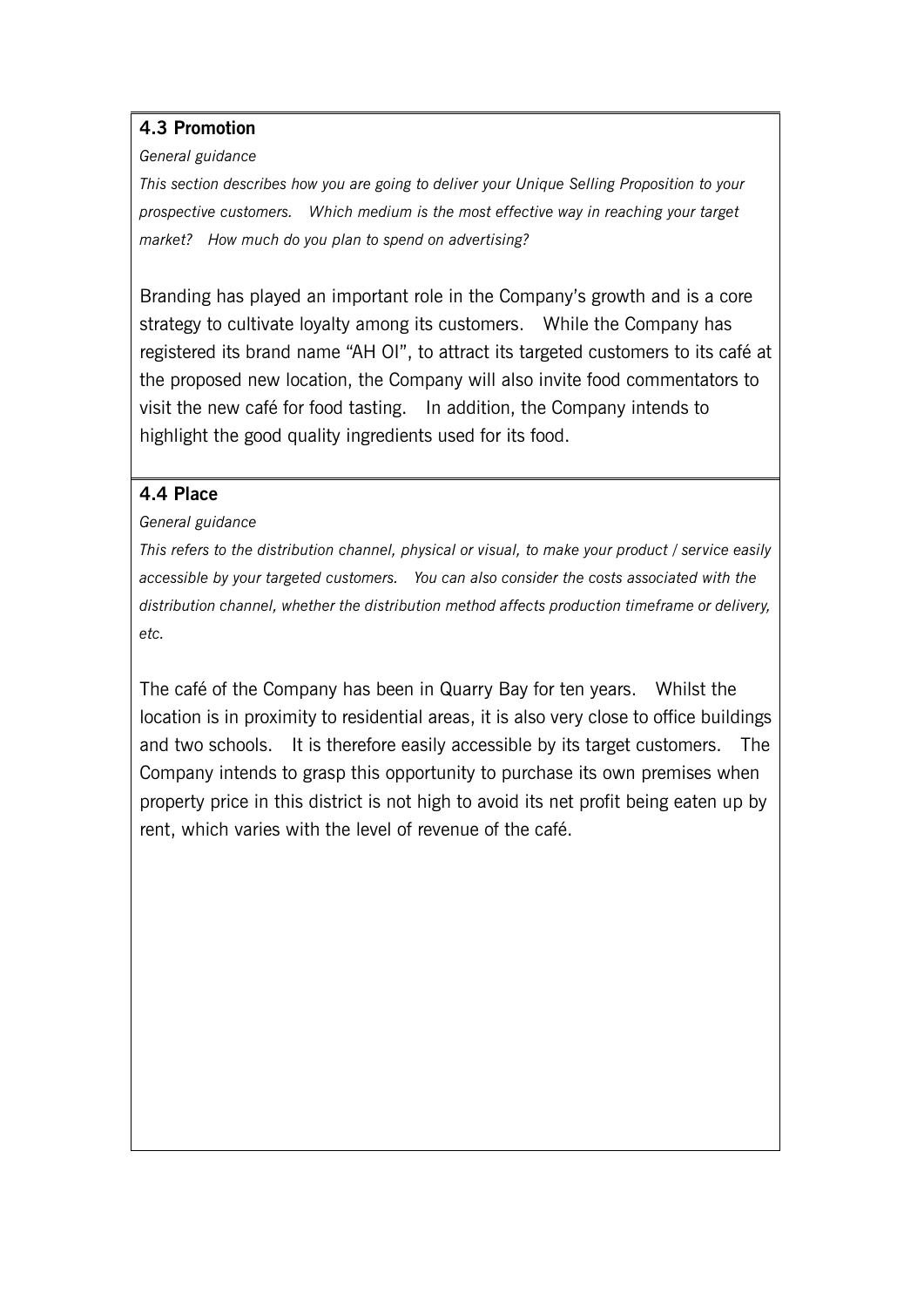## **SECTION 5: PRODUCTS AND SERVICES**

#### *General guidance*

.

*This gives a description of your products / services and your reasons that they can fulfill the needs in the market. Are they innovative? Do your existing products / services have new features that make them more attractive to users? Do you invent a new application of the products? Or can you charge the existing products at a much lower price because you have a way to lower your own cost? These are the cutting edges of your products /services that are appealing to investors. The statement that you make should refer to the findings and conclusion you presented in previous section.* 

*You can also classify your products / services into 4 groups, animated by 4 icons, according to the market growth and market shares: Star[7](#page-12-0) , Cash cow[8](#page-12-1) , Dog[9](#page-12-2) or Question mark[10.](#page-12-3)*

The major foods of the Company are bread, sandwiches, milk tea and coffee. Its signature foods include crispy bun with kaya, peanut butter and milk (花生醬牛 奶咖吔豬仔包), pineapple bun (菠蘿包) and French style toast (西多士) that are prepared from secret recipes. It is also famous for its milk tea and coffee that are prepared from selected choices of tea leaves, coffee beans and milk. Set breakfast, set lunch and tea-sets at discounted prices are offered during different peak hours to encourage bundle sales. The café delivers fresh-from-oven breads to customers from time to time.

Because of the standard menu plus the efficient operation of the kitchen and staff, the turnaround time for each customer is only about 45 minutes. Despite the short average turnaround time, all staff ensure that each customer is served with care and diligence.

"AH OI"'s signature foods and drinks, including crispy bun with kaya, peanut butter and milk; pineapple bun; French style toast; milk tea and coffee are cash cow, which have a large market share in a mature and slowly growing industry. As "AH OI" is cash generating, it would like to purchase its own premises in order to avoid the volatile impact of rent on its profit.

<span id="page-12-0"></span> $\frac{7}{1}$  This refers to business units with a high market share in a fast growing industry. Sustaining the business unit's market leadership may require extra cash. When growth slows, stars can become cash cows if they have been able to maintain their category leadership.

<span id="page-12-1"></span><sup>&</sup>lt;sup>8</sup> This is the business unit with high market share in a slow growing industry, and generates cash in excess of the amount of cash needed to maintain its business. Investment may not be worthwhile as it may be wasted in an industry with low growth.

<span id="page-12-2"></span>This refers to business units with low market share in a matured, slow growing industry. They typically "break even" and generate barely cash to maintain the business units' market share.

<span id="page-12-3"></span> $10$  Question marks are growing rapidly and thus consume large amounts of cash. However, as they have low market share and do not generate much cash, they need to be analysed carefully to determine whether investment is worthwhile.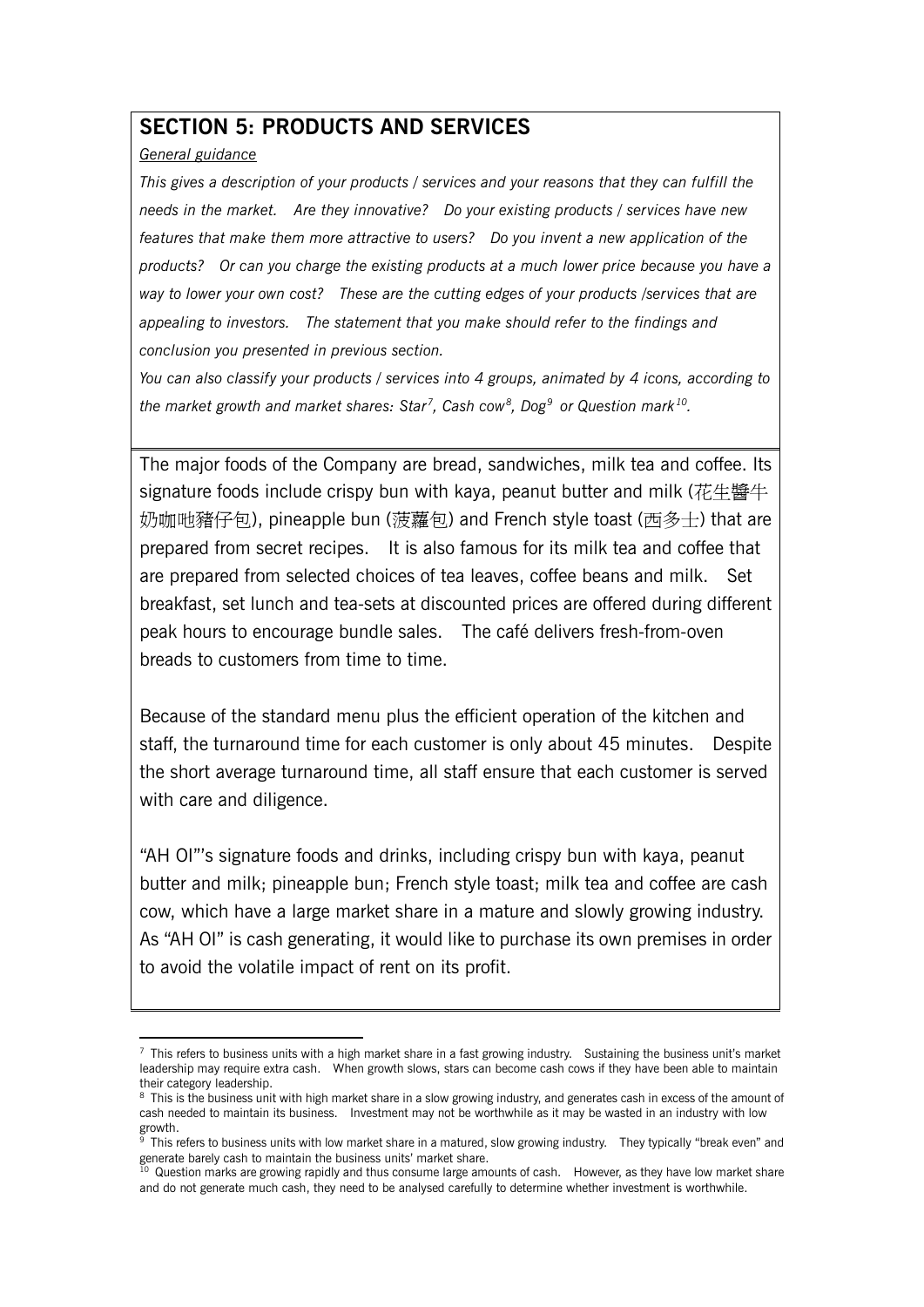Compared with the aforementioned signature foods and drinks, "AH OI"'s fresh-from-oven breads are ready take-away consumption items. They can support "AH OI" to expand in the take-away segment of the fast food market, which has a high market growth potential when more and more customers tend to spend less on eating out amidst the economic downturn and switch to the take-away fast food items. Therefore, its fresh-from-oven breads are a potential star for "AH OI". To achieve a higher market share in the high-growth take-away segment, "AH OI" plans to purchase another bread oven.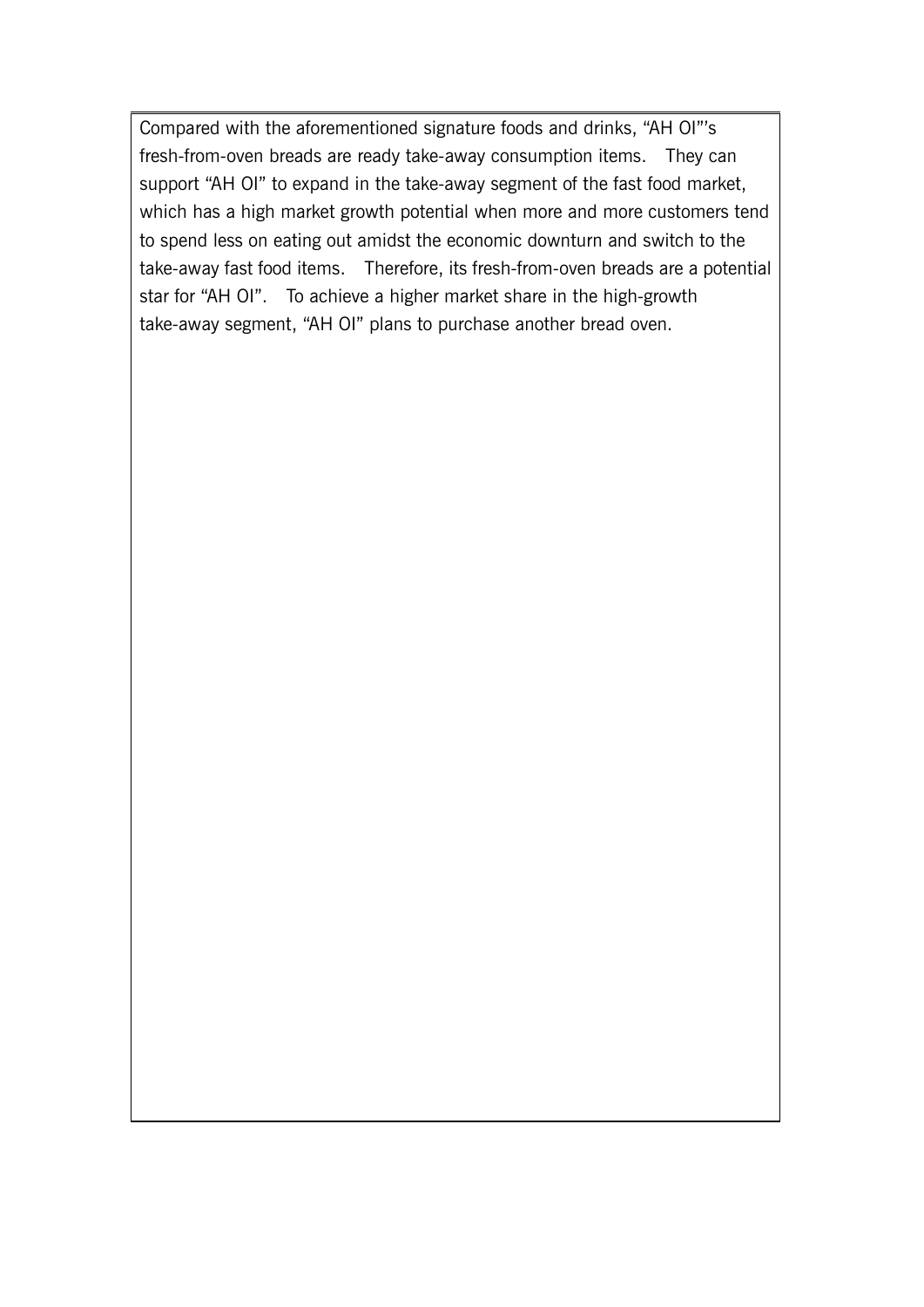## **SECTION 6: ORGANISATIONAL STRUCTURE**

### *General guidance*

*You should set out the ownership structure, your management team and the organizational structure in this section. Backgrounds of key members of the management team, personnel strategy and details could be included. This is important as it sets out how the experiences of these key members can help the business to be successful. The organizational structure provides a basis to project the operating expenses. Depending on the nature and size of the business, you should determine the type of personnel required to perform the required tasks and whether there are any gaps that need to be filled.*

The Company's key management includes Ms. Lee Oi (Oi) (李愛) and her two brothers, Mr. Lee Sheung Fat (Fat) (李想發) and Mr. Lee Sheung Tat (Tat) (李想 達). Oi is the founder of the café. In the first few years, the café was run by herself as an unincorporated business together with about 10 staff. Since the business has become very busy all the time, she decided to incorporate a company known as Oi Fat Tat Limited and invited Fat and Tat to join as shareholders and directors.

Oi, aged 40, is the Managing Director and is responsible for the strategic planning and business development. After graduation from high school, she studied in a cooking institute and has been working in the catering industry for over 10 years before starting her own café. In 2004, she attended and passed the newly launched Western Cuisine Trade Test as developed by the Hospitality Industry Training and Development Centre of the Vocational Training Council in collaboration with the German Chamber of Industry and Commerce. This trade system is approved and recognized by all the European Union countries.

Fat, aged 45, is the General Manager. Before joining the Company, he used to work for the leasing department of a large property development company and is very experienced in customer service and in product sales.

Tat, aged 30, is the Financial Controller of the Company. Before joining the Company, he used to work in a medium-sized local audit firm. He looks after the books and accounts of the Company. With the agreement of Oi and Fat, Tat also provides freelance book-keeping services for other companies on a part-time basis.

This is the only café of the Company and there are 2 chefs, 2 bread-makers, 2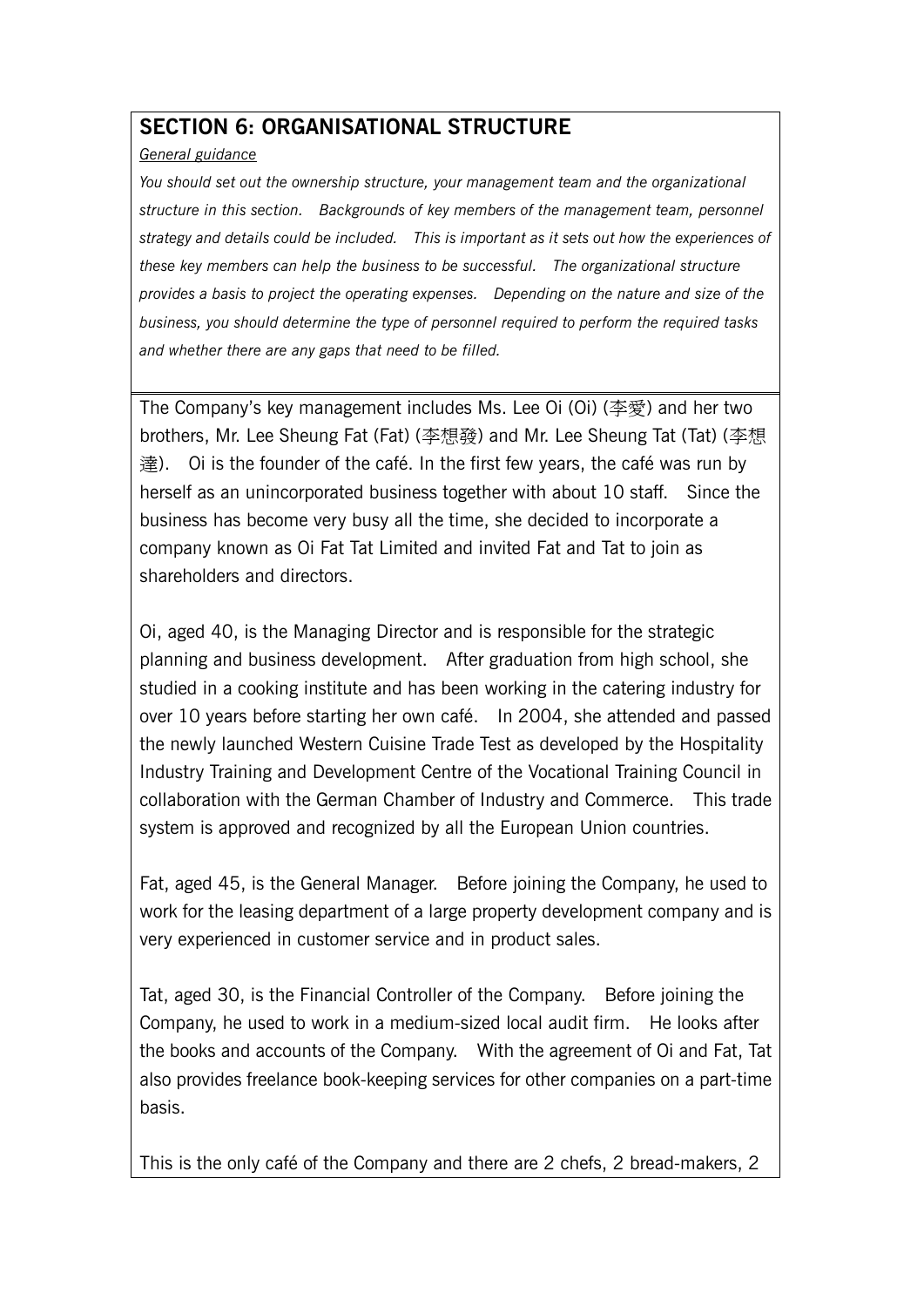tea-makers, 5 waiters on each of the 2 shifts and 2 cleaners in the café. The Head Chef, Mr. Lam Kin Loong (Uncle Loong), aged 43, has over 25 years of experience in cooking for Hong Kong style cafés. Whilst Oi invented some secret recipes from time to time, Uncle Loong is able to ensure that food's quality is maintained. The Head bread-maker Mr. Chan Ming (Ah Ming), aged 38, has over 21 years of experience in bread making for bakeries and Hong Kong style cafés. Mr. Wong Chiu Yan (Brother Yan), aged 45, looks after the bar. Brother Yan has over 15 years of experience in making milk tea and coffee.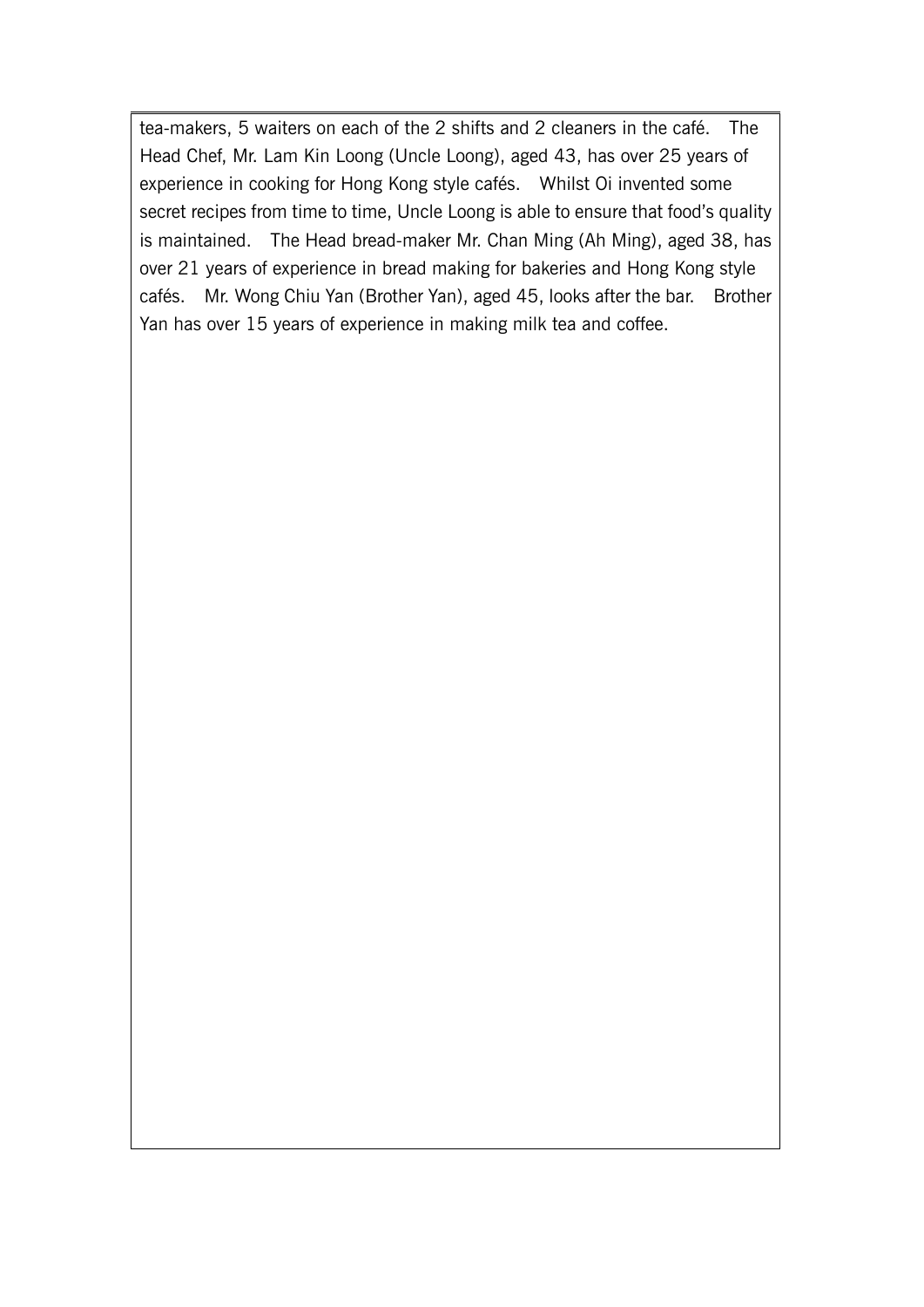# **SECTION 7: OPERATIONAL PLAN**

#### *General guidance*

*In this section, you need to describe how the company's production and operational management, marketing and human resources management and financial management are done. This includes who your suppliers are, what alternative arrangements you have in place if these suppliers let you down, the quality control measures you have made, etc. You may show that the internal control and risk management systems are in place. Assessing the risks is also very important. You should consider a range of what-if scenarios and how you plan to mitigate these risks.*

## *Purchase, production and operation management*

The Company has at least 2 suppliers for each kind of production materials and sub-materials to ensure that the prices are competitive and to mitigate any risk should anything go wrong with any of the suppliers.

Since the sanitary condition is very important for food industry, Oi inspects the kitchen and the restaurant on a monthly basis to ensure full compliance with the local authorities' requirements.

The café has 10 sets of 4-partitioned seats  $(\pm \text{ft})$  and 12 round tables each of which can accommodate 4 seats. The total capacity of the cafe is therefore 88 seats.

At 5 am, the 2 bread-makers start making and baking breads for that day. At 7 am, the café opens. Since most customers are regular customers, the waiters know them well and are familiar with their choices of food. As such, they do not need to ask this group of customers for details before taking orders, leading to faster turnaround time to the benefit of the business of the café. Fat and his wife and Oi act as cashier alternatively. To ensure good customer service and a hygienic environment for customers, they also take turns supervising the operation of the café, which includes assigning seats, clearing tables, and taking orders of those customers that are not being taken care of when all the waiters are fully occupied.

## *Marketing*

Since AH OI is itself a well-known brand name in the district, the Company does not make much marketing effort at the moment.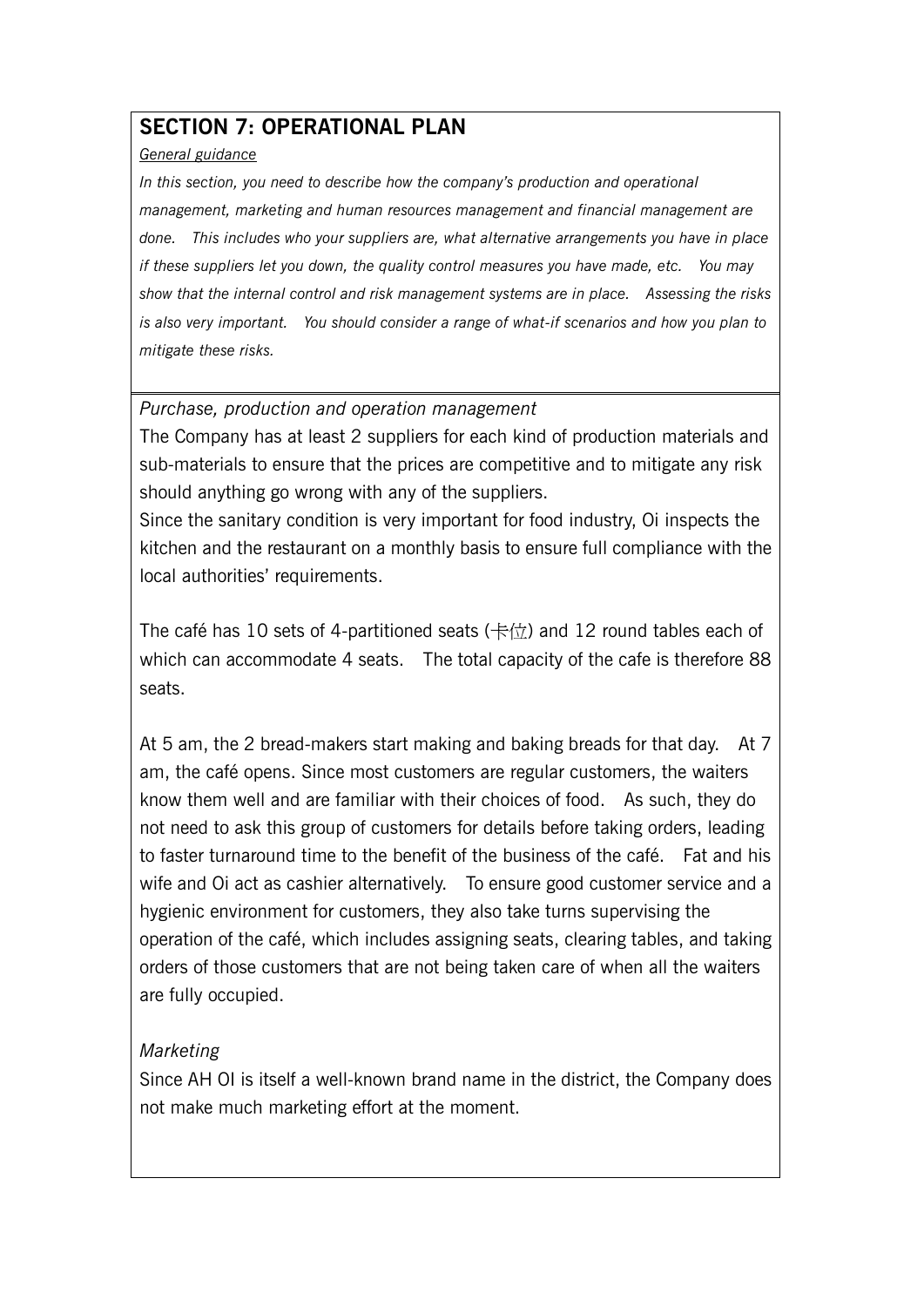*Human resources management*

The Company has about 20 staff. To motivate them to work as efficiently and diligently as possible, 5% of the net profit before staff costs is distributed to all the staff on a pro-rata basis (based on basic salary) before Lunar New Year every year as their bonuses.

## *Financial management*

The Financial Controller, Tat, produces management accounts within 10 days after each month.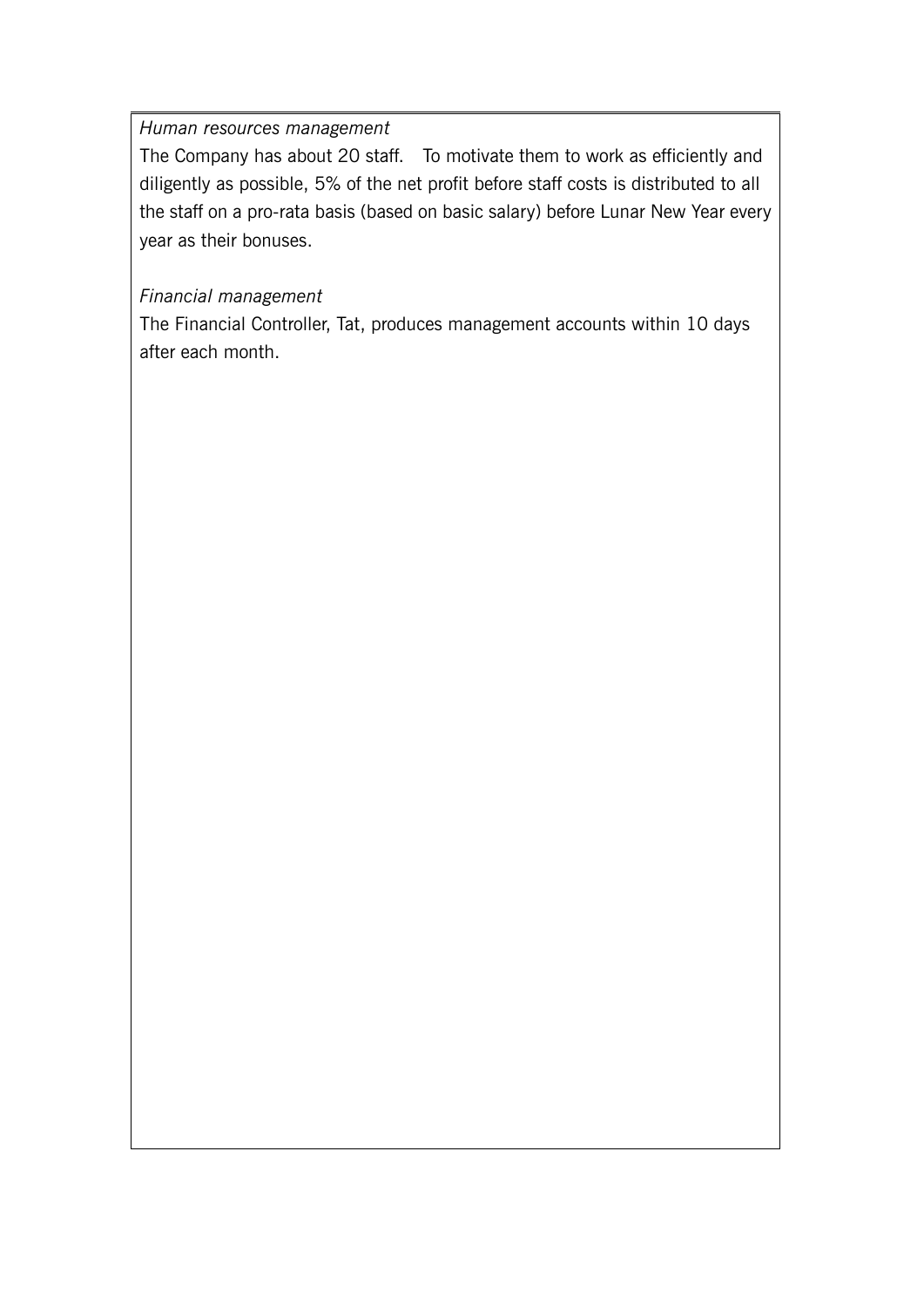# **SECTION 8: FINANCIALS**

#### *General guidance*

*In this section, you need to demonstrate whether your business is financially viable. Basically, you should prepare three-year projections of the following statements: Projected income statement [11,](#page-18-0) Projected cash flow statement [12](#page-18-1) and Projected balance sheet[13](#page-18-2). Financial ratios and key performance indicators such as break-even, turn-around time, profitability ratios, payback period, rate of return on investment, liquidity ratios and stock turnover can also help readers to have a better understanding of your financial and operational performance. A realistic sales forecast forms the basis for all your other figures. For every forecast, list all your key assumptions such as prices, sale volume, timing, etc.*

Included in **Appendix I** is the financial forecast incorporating the financial need of the café for the next 3 years and how the bank loans will be used if it is successfully obtained.

Except for some traditional festivals (including Chinese New Year, Mid-Autumn Festival, Winter Solstice), the café opens at 7 am and close at 7 pm every day. Because the meals sold are all fast foods, coupled with, the efficient operation of the kitchen and café staff, the turnaround time for each customer is only about 45 minutes. Given that the average expenditure of each customer is \$30, the turnover each year for each of the 88 seats is 5,760 times, and the anticipated occupancy is 90%, the total revenue of the café for a year is around HK\$13.7 million.

The gross profit ratio of the café is about 63%, i.e., the gross profit of the café is approximately HK\$8.6 million. Since the rent of the premises is based on 11.5% of revenue, the rental expense of the Company is HK\$1.6 million. The staff cost of the Company is about HK\$ 2.6 million (including 5% bonus on net profit before staff costs). After deducting some other items of other operating expenses, the yearly net profit of the café is about HK\$2.2 million.

During 1997, 2000 and 2003, the prolonged economic slump has had little bearing on the business of the Company. It has recorded growth in profits ranging from 3% to 5% in the past five years.

.

 $11$  It gives a clear indication of when and why the business is profitable.

<span id="page-18-1"></span><span id="page-18-0"></span><sup>&</sup>lt;sup>12</sup> It shows how much money you expect to be flowing into and out of your bank account and when. You must show that your business will have access to enough money to survive.

<span id="page-18-2"></span> $13$  This shows the financial state of your business on day one and at year end.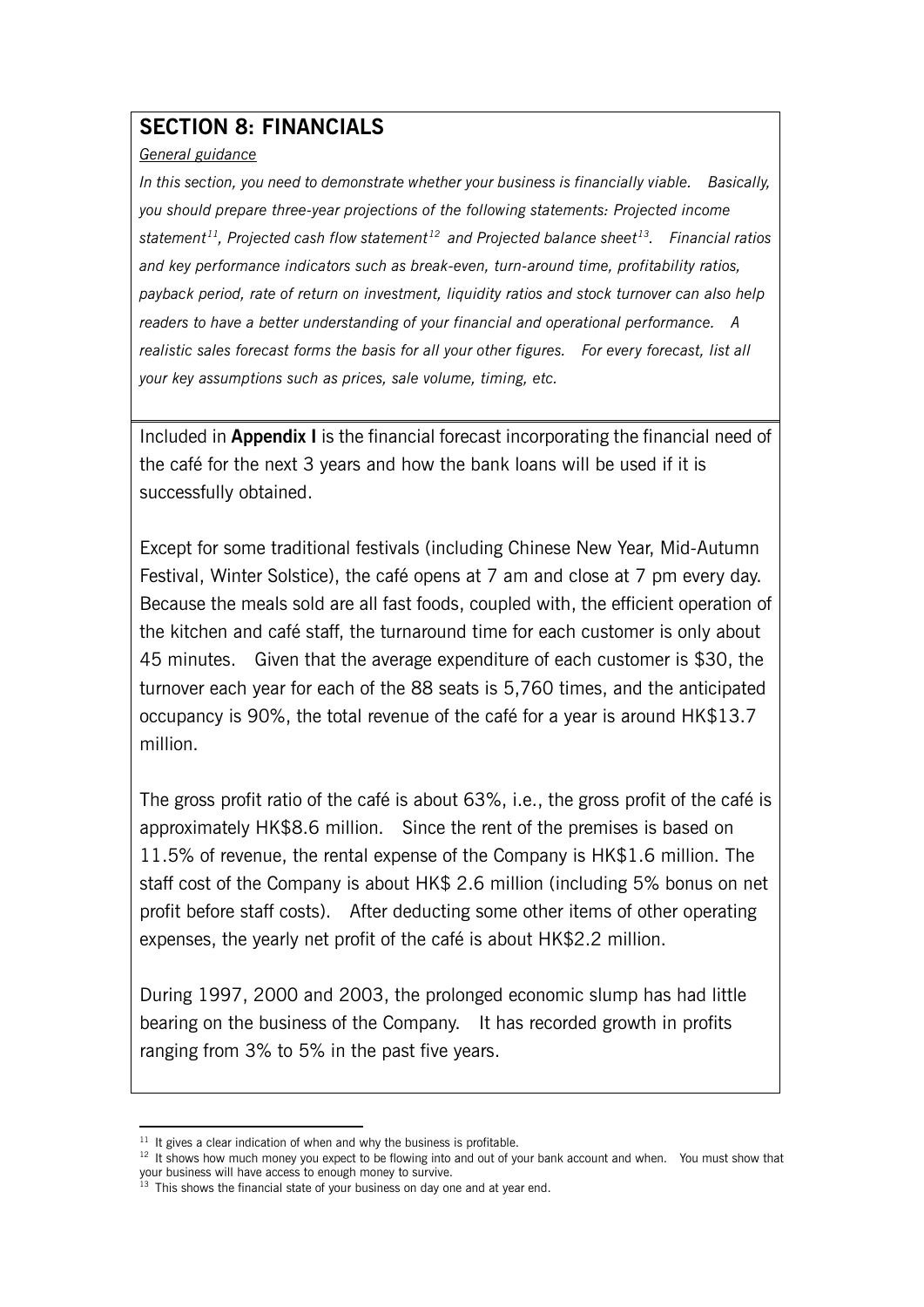Assuming that HK\$25 million is raised for the purchase of the property and another bread oven, no rental will therefore be required starting from 2010, which will however be replaced by an interest expense of approximately HK\$800,000 (assuming interest rate at a current market average of 3.5% p.a.) and an increase amount of depreciation expense.